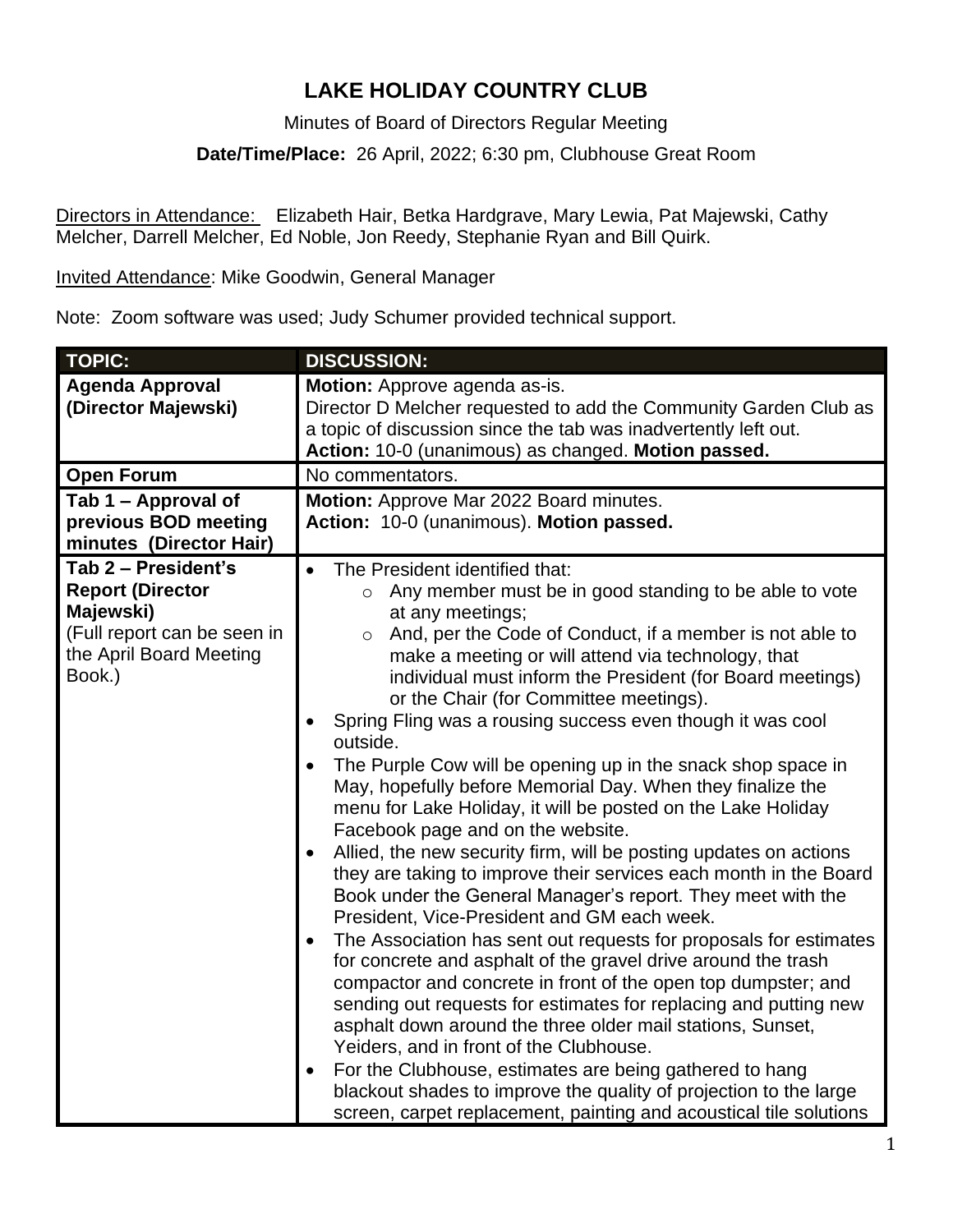|                                                                                                                                    |           | for the ceiling of the clubhouse to reduce the echo.<br>The upgrades to Beach 2 are almost complete and the beach will<br>be ready for use by Memorial Day.<br>Improvements to the dog park including aerating and putting<br>down grass seed, laying pebbles in the muddy areas, and placing<br>a pavilion are in progress.<br>A group of members created a Community Garden Club for those<br>interested in renting a garden plot. Their plans are in this month's<br>Board Book.<br>SVEC is planning on installing fiberoptic cable on their lines that<br>surround Lake Holiday (Redland Rd and Whitacre Rd). Once<br>Frederick County rural areas are completed, SVEC will offer ISPs                                                                                                                                                                                                                                                                                                                                                                                                                                                                                                                                                                                                                                                                                                                                                                                                                                                                                                                                                                                                                                                                                                                                                                                                                                                                             |
|------------------------------------------------------------------------------------------------------------------------------------|-----------|------------------------------------------------------------------------------------------------------------------------------------------------------------------------------------------------------------------------------------------------------------------------------------------------------------------------------------------------------------------------------------------------------------------------------------------------------------------------------------------------------------------------------------------------------------------------------------------------------------------------------------------------------------------------------------------------------------------------------------------------------------------------------------------------------------------------------------------------------------------------------------------------------------------------------------------------------------------------------------------------------------------------------------------------------------------------------------------------------------------------------------------------------------------------------------------------------------------------------------------------------------------------------------------------------------------------------------------------------------------------------------------------------------------------------------------------------------------------------------------------------------------------------------------------------------------------------------------------------------------------------------------------------------------------------------------------------------------------------------------------------------------------------------------------------------------------------------------------------------------------------------------------------------------------------------------------------------------------|
|                                                                                                                                    |           | the opportunity to lease broadband space on these lines allowing<br>the potential for fiberoptic service in Lake Holiday within three to<br>four years.                                                                                                                                                                                                                                                                                                                                                                                                                                                                                                                                                                                                                                                                                                                                                                                                                                                                                                                                                                                                                                                                                                                                                                                                                                                                                                                                                                                                                                                                                                                                                                                                                                                                                                                                                                                                                |
| Tab 3 - General<br><b>Manager's Report (Mike</b><br>Goodwin)<br>(Full report can be viewed<br>in the April Board Meeting<br>Book.) | $\bullet$ | Allied Universal Security Issues Update The Association<br>continues to monitor, investigate, and address reported issues<br>concerning entry protocols at the front gate. AUS prepares a<br>Service Improvement Plan (SIP) acknowledging LHCC's<br>concerns; details agreed upon actions taken to address those<br>concerns; and is updated weekly.<br>Marina Update Grading and stone placement for the updated<br>marina pathways is complete; the required retaining wall is<br>currently being installed; a 5' wide sidewalk will be formed and<br>poured leading to the two piers to the right of the marina ramp;<br>the current handicapped parking area across from the ramp will<br>be paved and a crosswalk will be painted from that area over to<br>the sidewalk's starting point.<br>Marina Security Camera Improvements The reconfiguration of<br>the marina requires modification of the existing Monotix camera<br>system. An estimate of \$7K for the equipment and installation is<br>provided in the Board Book.<br>Motion: Director Ryan motioned to allow the GM to<br>$\circ$<br>procure the necessary items to modify the existing camera<br>system; not to exceed \$7K; and use Undesignated Funds.<br>Action: 10-0 (unanimous) Motion passed.<br>Beach II work is progressing quickly with topsoil placement;<br>seeding and strawing (ground stabilization); paving the new<br>parking area; striping and one way sign placement on Sleigh<br>Drive. The following items will be completed during the summer<br>and fall months: relocation of the canoe racks (which will be<br>completed as soon as possible); relocation of the floating pier;<br>creation of a boardwalk leading to the pier and from the<br>handicapped parking to the beach area; required landscaping as<br>well as some optional landscaping (specifics to be determined) to<br>improve area aesthetics and maintainability of the slopes<br>adjacent to the beach. |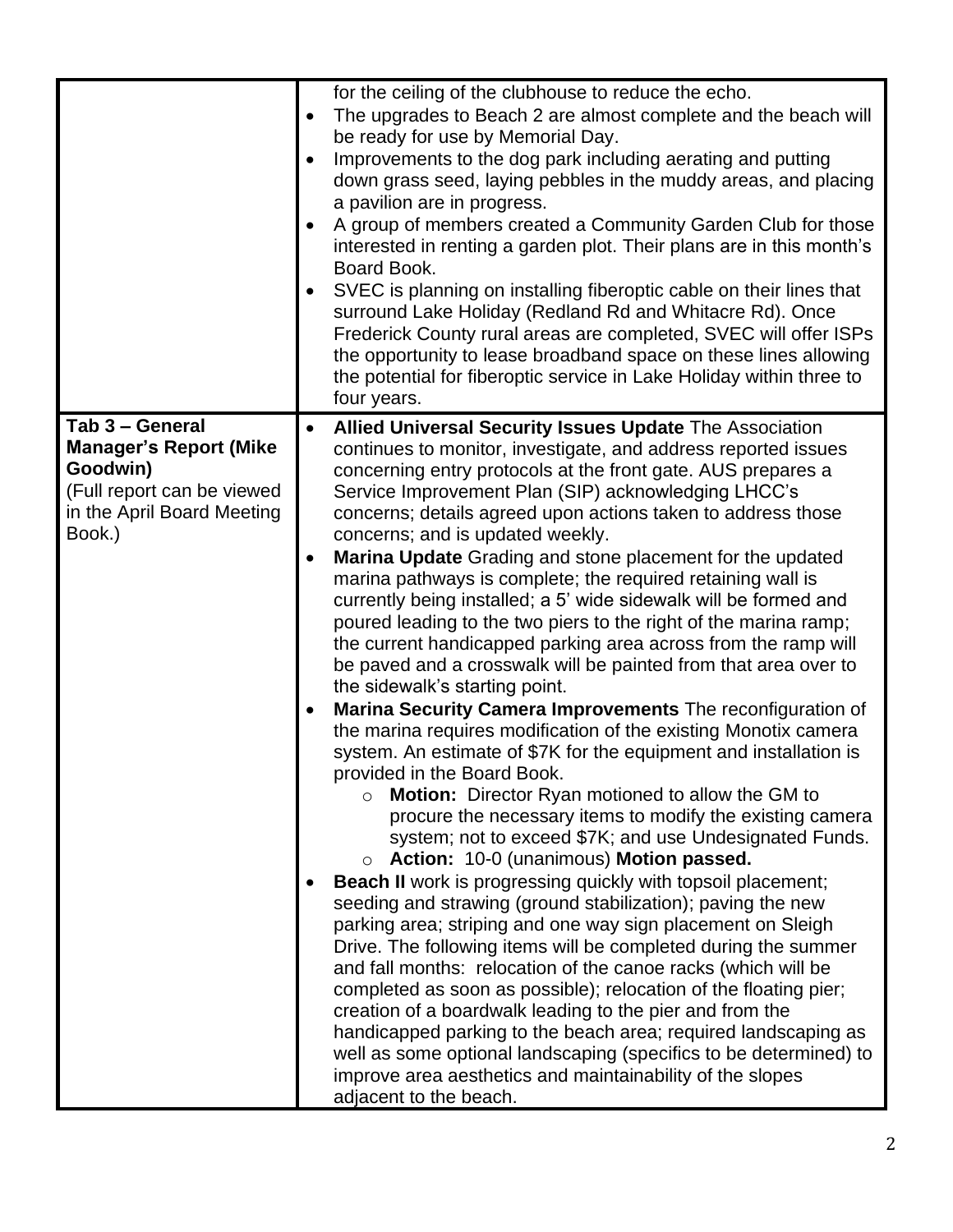|                                                                                                                                | Tennis, Basketball and Pickleball Courts Wilson's Asphalt<br>Maintenance plans to begin work on the color coating and<br>restriping later this week.<br>HVAC Unit Replacement The HVAC heat pump which serves<br>the upstairs bathrooms, hallway and the administration office at<br>the Clubhouse has failed. Recommend replacement of the entire<br>system, both inside and outside, which will result in a 10-year<br>limited warranty on parts (including the compressor) and is the<br>recommended industry best practice solution with a budget of<br>\$8,960.00 from the Replacement Reserve. (A quote is in the<br>Board Book.)<br><b>Motion:</b> Director Majewski motioned for the GM to<br>$\circ$<br>procure with the Goodman unit; not to exceed \$9K; and<br>use Replacement Reserves Funds.<br>Action: 10-0 (unanimous) Motion passed.<br>$\circ$ |
|--------------------------------------------------------------------------------------------------------------------------------|------------------------------------------------------------------------------------------------------------------------------------------------------------------------------------------------------------------------------------------------------------------------------------------------------------------------------------------------------------------------------------------------------------------------------------------------------------------------------------------------------------------------------------------------------------------------------------------------------------------------------------------------------------------------------------------------------------------------------------------------------------------------------------------------------------------------------------------------------------------|
| Tab 4 - Treasurer's<br><b>Report (Director Noble)</b>                                                                          | LH financial health is in good shape. Delinquent accounts are<br>being paid with the boating season upon us.<br>Director Hair noted a recommendation in the Finance Committee<br>$\bullet$<br>meeting notes to publish delinquent owners in the newsletter<br>each Mar and Sep. She suggested the committee write an article<br>for the newsletter advising community members of this prior to<br>the Sept issue. Once the Finance Committee provides a<br>recommendation, the Board will discuss further.                                                                                                                                                                                                                                                                                                                                                       |
| Tab 5 - Committee<br><b>Reports</b>                                                                                            | Director D. Melcher discussed the Community Garden proposal<br>at this time. See notes in Committees Tab.<br><b>Motion 1:</b> Director D. Melcher motioned to approve the<br>$\circ$<br>Community Garden plan as presented.<br>Action 1: 10-0 (unanimous) Motion 1 passed.<br>$\circ$<br><b>Motion 2:</b> Director Ryan motioned for the Association to<br>$\circ$<br>pay for three (3) cameras to install in the Community<br>Garden to thwart thievery for a NTE \$200 from<br><b>Undesignated Funds.</b><br>o Action 2: 10-0 (unanimous) Motion 2 passed.<br>Director Hardgrave announced the Co-Chairs for the Nominating<br>Committee: Michele and Mike Bradshaw.<br><b>Motion:</b> Director Hardgrave motioned to approve the<br>$\circ$<br>Chairs for the Nominating Committee.<br>Action: 10-0 (unanimous) Motion passed.<br>$\circ$                     |
| Tab 6 - PRP 12,<br><b>Committee Rewrite and</b><br><b>Update (Director</b><br><b>Majewski and PRP</b><br><b>Working Group)</b> | Issue: The PRP Working Group established to update our policies,<br>rules and procedures concluded the Committees PRP needed an<br>entire rewrite.<br><b>Recommendation/Motion:</b> Director Ryan motioned to approve the<br>rewrite of PRP 12, Committees, Subcommittees, Working and Task<br>Groups.<br>Action: 10-0 unanimous. Motion passed.                                                                                                                                                                                                                                                                                                                                                                                                                                                                                                                 |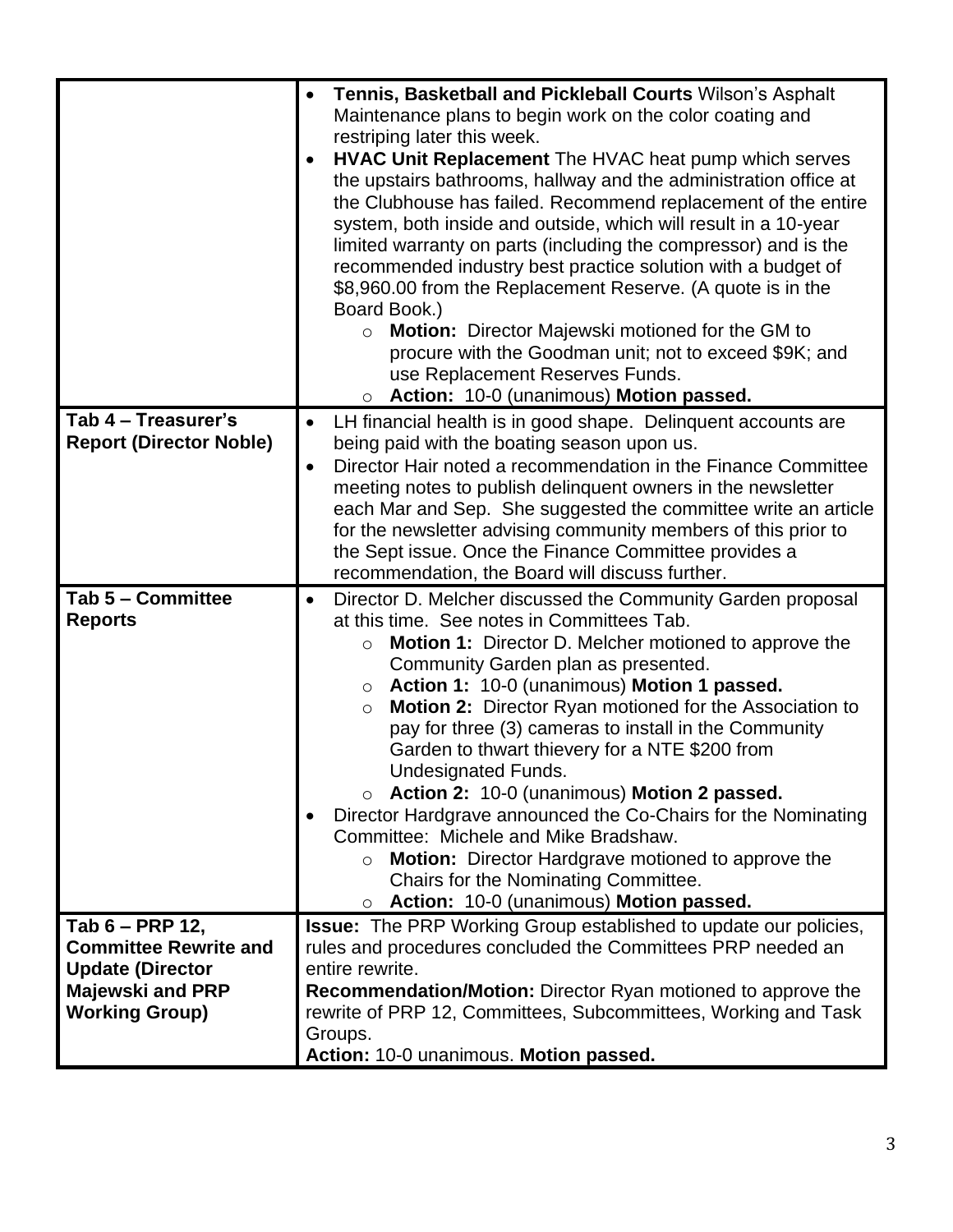| Tab 7 - PRP 14,               |                                                                                                                                                                                                                                                                                                                                                                                                                                                                                                                                                                                              |
|-------------------------------|----------------------------------------------------------------------------------------------------------------------------------------------------------------------------------------------------------------------------------------------------------------------------------------------------------------------------------------------------------------------------------------------------------------------------------------------------------------------------------------------------------------------------------------------------------------------------------------------|
|                               | <b>Issue:</b> The PRP Working Group found various deficiencies in PRP                                                                                                                                                                                                                                                                                                                                                                                                                                                                                                                        |
| <b>Clubhouse Rentals</b>      | 14, Clubhouse that need direction from the Board before the Group                                                                                                                                                                                                                                                                                                                                                                                                                                                                                                                            |
| (Director Majewski and        | can move forward with the update.                                                                                                                                                                                                                                                                                                                                                                                                                                                                                                                                                            |
| <b>PRP Working Group)</b>     | <b>Recommendation:</b> Following the discussion of each point/motion,                                                                                                                                                                                                                                                                                                                                                                                                                                                                                                                        |
|                               | vote and allow the Working Group to proceed.                                                                                                                                                                                                                                                                                                                                                                                                                                                                                                                                                 |
|                               | <b>Motions:</b>                                                                                                                                                                                                                                                                                                                                                                                                                                                                                                                                                                              |
|                               | <b>Motion 1:</b> Director Ryan motioned to require any individual who<br>rents the Clubhouse for an event to: secure a General Liability<br>policy as either a separate event policy or as a rider/umbrella on<br>their homeowner's policy; with a minimum liability coverage of<br>\$1M; list LHCC as an additional insured party; and provide a<br>Certificate of Liability for this coverage to the LHCC<br>Administrative Office.                                                                                                                                                        |
|                               | Action 1: 10-0 (unanimous) Motion 1 passed.                                                                                                                                                                                                                                                                                                                                                                                                                                                                                                                                                  |
|                               | Motion 2: Directory Ryan motioned to allow an "Eligible Tenant"<br>who rents a home in the community from an "Eligible Member"<br>and said tenant is in good standing for 9 months and provides<br>the required liability coverage identified in Motion 1.<br>Action 2: 10-0 (unanimous) Motion 2 passed.<br><b>Motion 3:</b> Allow the rental of the clubhouse by a member or<br>tenant for the purpose of making a profit (by charging admission<br>or selling food and beverages) to attend entertainment events.<br>Action 3: After much discussion, the motion was TABLED.<br>$\bullet$ |
|                               | Motion 4: Identify a limitation on how often a member or<br>$\bullet$                                                                                                                                                                                                                                                                                                                                                                                                                                                                                                                        |
|                               | business can rent the Clubhouse during the season.                                                                                                                                                                                                                                                                                                                                                                                                                                                                                                                                           |
|                               | Action 4: Motion was TABLED.                                                                                                                                                                                                                                                                                                                                                                                                                                                                                                                                                                 |
|                               | $\bullet$                                                                                                                                                                                                                                                                                                                                                                                                                                                                                                                                                                                    |
|                               | <b>Motion 5:</b> Director Ryan motioned to charge a fee to use the<br>$\bullet$                                                                                                                                                                                                                                                                                                                                                                                                                                                                                                              |
|                               | dance floor to cover costs for damages and replacement.                                                                                                                                                                                                                                                                                                                                                                                                                                                                                                                                      |
|                               | Action 5: 10-0 (unanimous) Motion 5 passed.<br>$\bullet$                                                                                                                                                                                                                                                                                                                                                                                                                                                                                                                                     |
|                               | Action 6: Director Ryan motioned to charge a fee up to \$100<br>per balloon for each balloon removed to cover the costs for                                                                                                                                                                                                                                                                                                                                                                                                                                                                  |
|                               | removal of helium balloons from the ceiling as the Association                                                                                                                                                                                                                                                                                                                                                                                                                                                                                                                               |
|                               | does not have equipment to remove them.                                                                                                                                                                                                                                                                                                                                                                                                                                                                                                                                                      |
|                               | Action 6: 10-0 (unanimous) Motion 6 passed.                                                                                                                                                                                                                                                                                                                                                                                                                                                                                                                                                  |
| Tab 8 – Informational,        | <b>Topic: Restaurant Working Group Update</b>                                                                                                                                                                                                                                                                                                                                                                                                                                                                                                                                                |
| <b>Restaurant Working</b>     | <b>Information:</b> The Group meets every two weeks and notes from                                                                                                                                                                                                                                                                                                                                                                                                                                                                                                                           |
| <b>Group (Director Lewia)</b> | their past three meetings are in the Board Book.                                                                                                                                                                                                                                                                                                                                                                                                                                                                                                                                             |
|                               |                                                                                                                                                                                                                                                                                                                                                                                                                                                                                                                                                                                              |
|                               | Due to issues concerning the food trucks, Director Majewski and                                                                                                                                                                                                                                                                                                                                                                                                                                                                                                                              |
|                               | LHCC Administrative Office employee Judy Schumer met with the                                                                                                                                                                                                                                                                                                                                                                                                                                                                                                                                |
|                               | Frederick County Health Department and the Lord Fairfax Health                                                                                                                                                                                                                                                                                                                                                                                                                                                                                                                               |
|                               | District supervisor. During the conversation, the following points were                                                                                                                                                                                                                                                                                                                                                                                                                                                                                                                      |
|                               | made by the Health Department:                                                                                                                                                                                                                                                                                                                                                                                                                                                                                                                                                               |
|                               | There is no such thing as a stationed/permanent outdoor kitchen<br>(i.e., permanent food truck); if it's not attached to or isn't a brick-<br>and-mortar building, it is a food truck and follows food truck rules.                                                                                                                                                                                                                                                                                                                                                                          |
|                               | Food trucks must be removed daily and taken to a commissary                                                                                                                                                                                                                                                                                                                                                                                                                                                                                                                                  |
|                               | (i.e., restaurant) where they can replenish their cold storage,                                                                                                                                                                                                                                                                                                                                                                                                                                                                                                                              |